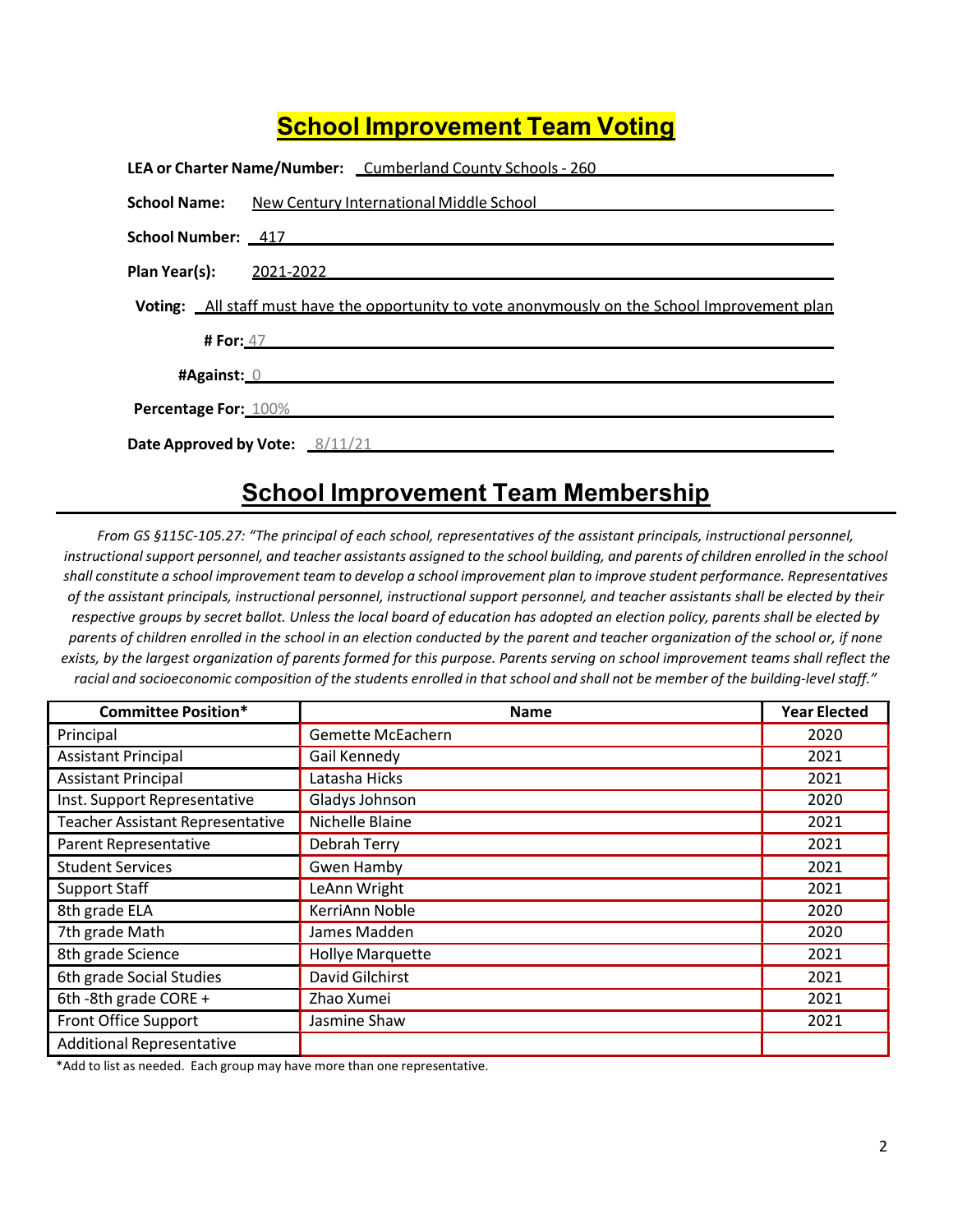# **Title II Plan**

Instructions: Complete each cell highlighted in red (content controls will also appear in red when you hover the cursor over them). Refer to the SAMPLE Title II Plan located on page 5 for examples.

| School: | New Century International Middle School |
|---------|-----------------------------------------|
| Year:   | -202                                    |
|         |                                         |

### Description of the Plan

| Purpose: | expenditures.                                                                      |
|----------|------------------------------------------------------------------------------------|
|          | The purpose of this plan is to provide a detailed description of staff development |

#### **Budget Amount** AMOUNT

Total Allocation:  $\frac{1}{2}$ 

| <b>Budget Breakdown</b> | Briefly describe the title of and purpose for this staff development:                              |  |
|-------------------------|----------------------------------------------------------------------------------------------------|--|
|                         | <b>Staff Development 1</b> The purpose of this training is to provide MTSS Training for all staff. |  |

|                           | <b>DESCRIPTION</b>                                                                       | <b>AMOUNT</b> |
|---------------------------|------------------------------------------------------------------------------------------|---------------|
| Personnel:                | <b>Student Services Team</b>                                                             |               |
| <b>Training</b>           | <b>MTSS Powerpoint and Videos</b>                                                        |               |
| <b>Materials:</b>         | N/A                                                                                      |               |
| <b>Registration/Fees:</b> |                                                                                          |               |
| <u>Travel:</u>            | N/A                                                                                      |               |
| Mileage/Airfare           | Snacks                                                                                   | 100.00        |
| $\ddot{\cdot}$            |                                                                                          |               |
| Lodging/Meals             | N/A                                                                                      |               |
| $\ddot{\cdot}$            | The Student Services team will meet with each grade level<br>monthly to provide support. |               |
|                           |                                                                                          |               |
| <b>Consulting</b>         |                                                                                          |               |
| Services:Follow-up        |                                                                                          |               |
| <b>Activities:</b>        |                                                                                          |               |
|                           | Total for staff development 1:                                                           | \$100.00      |

Budget Breakdown Briefly describe the title of and purpose for this staff development:

Staff Development 2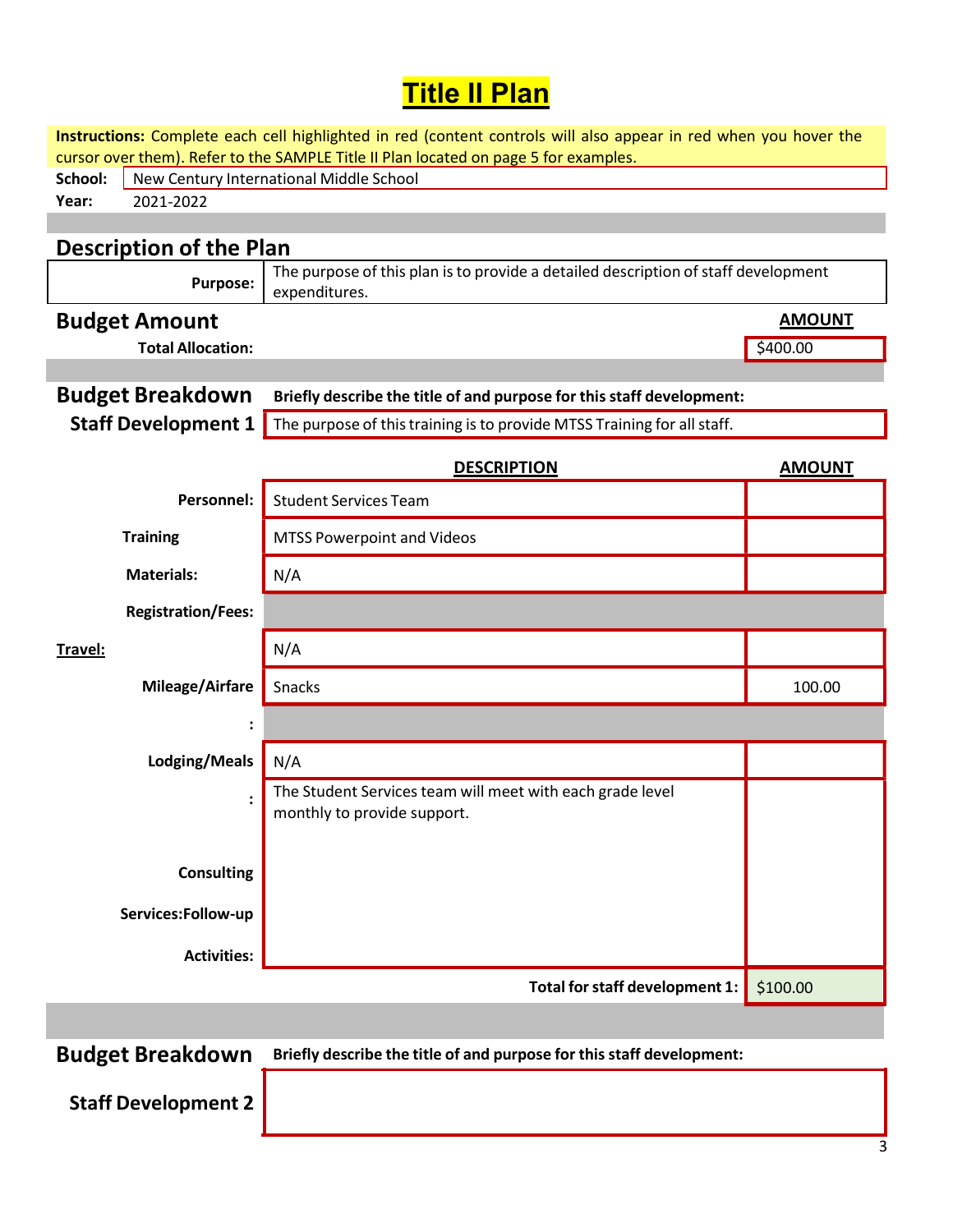| <b>Registration/Fees:</b>    |                                |          |
|------------------------------|--------------------------------|----------|
| Travel:                      |                                |          |
| Mileage/Airfare:             |                                |          |
| Lodging/Meals:               |                                |          |
|                              |                                |          |
| <b>Consulting Services:</b>  |                                |          |
| <b>Follow-up Activities:</b> |                                |          |
|                              | Total for staff development 2: |          |
|                              |                                |          |
|                              | <b>Grand Total</b>             | \$100.00 |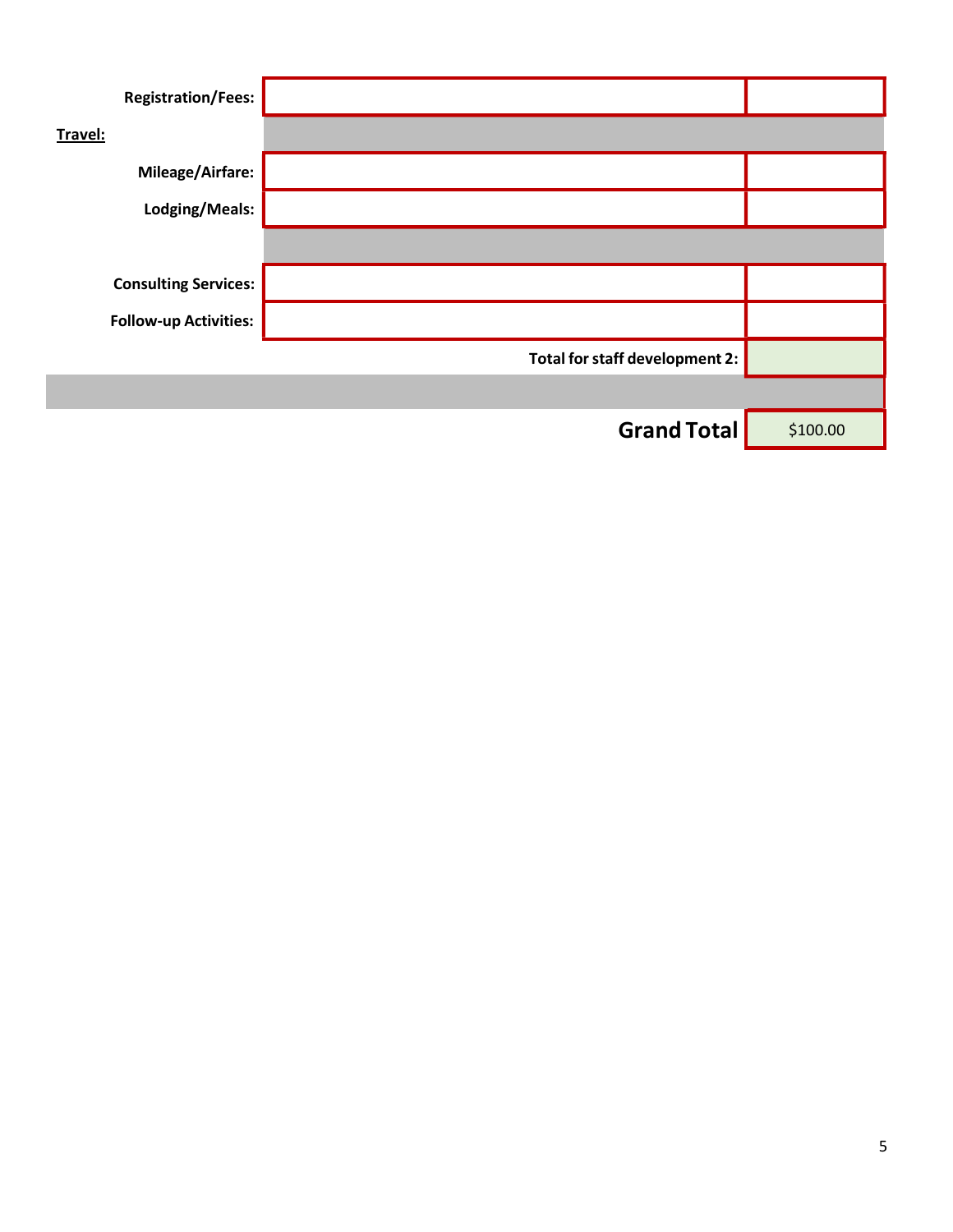| <b>District Wide Components</b>                                    |                                                                                                                                                                                                                                                                                                                                                                                                                                                                                                                                                                                                                                              |              |
|--------------------------------------------------------------------|----------------------------------------------------------------------------------------------------------------------------------------------------------------------------------------------------------------------------------------------------------------------------------------------------------------------------------------------------------------------------------------------------------------------------------------------------------------------------------------------------------------------------------------------------------------------------------------------------------------------------------------------|--------------|
| <b>Duty Free</b><br><b>Lunch</b>                                   | Please indicate if your School Improvement Team vote for your<br>teachers to have duty free lunch by indicating yes (Y) or no (N) in<br>the box to the right.                                                                                                                                                                                                                                                                                                                                                                                                                                                                                | N            |
| <b>Duty Free</b><br><b>Planning Time</b>                           | Please describe approximately how much planning time your teachers have during<br>a week:<br>500 minutes                                                                                                                                                                                                                                                                                                                                                                                                                                                                                                                                     |              |
| <b>PBIS School</b>                                                 | Please indicate if your school is currently a PBIS school by<br>indicating yes (Y) or no (N) in the box to the right:                                                                                                                                                                                                                                                                                                                                                                                                                                                                                                                        | Y            |
| <b>PBIS rating</b><br>from previous<br>year                        | Please indicate your most recent PBIS assessment rating (Green<br>Ribbon, Model, or Exemplar) if applicable in the box to the right:                                                                                                                                                                                                                                                                                                                                                                                                                                                                                                         | Green Ribbon |
|                                                                    | Please describe your parent/family engagement plan briefly (i.e. dates or frequency<br>of parent events, P/T conferences, PTA meetings, etc.):                                                                                                                                                                                                                                                                                                                                                                                                                                                                                               |              |
| <b>Parental/Family</b><br><b>Engagement</b>                        | Times for Open House-August 17th<br>Face to Face- 6 <sup>th</sup> grade and New Students Only<br>11:00 am-1:00pm<br>4:00 pm-6:00pm<br>Virtual-7 <sup>th</sup> grade and 8 <sup>th</sup> grade Returning<br>6:00-7:00 pm                                                                                                                                                                                                                                                                                                                                                                                                                      |              |
|                                                                    | Technology/Curriculum Night-Sept. 23rd 5:30-7:30                                                                                                                                                                                                                                                                                                                                                                                                                                                                                                                                                                                             |              |
|                                                                    | PTA Meetings- 9/21 Day and Time to be announced<br>3-4 additional meetings                                                                                                                                                                                                                                                                                                                                                                                                                                                                                                                                                                   |              |
|                                                                    | 2 P/T conferences fall and spring<br><b>Band/Orchestra Concerts</b><br><b>Athletic Events</b><br>Culture Night-April 21 <sup>st</sup> 2021 5-7                                                                                                                                                                                                                                                                                                                                                                                                                                                                                               |              |
| Safe and<br><b>Orderly</b><br><b>Schools</b>                       | The Cumberland County School System (CCS) has a commitment to excellence in<br>providing a safe and healthy workplace. Safety of employees and students must be given<br>first priority in every activity. To that end, all our employees have access to our district                                                                                                                                                                                                                                                                                                                                                                        |              |
|                                                                    | Safety Manual and Crisis Management Handbook on the CCS intranet. The Safety<br>Manual is provided to help schools insure their day to day practices are in line with best<br>safety practices, prepare for events that can be better managed with a safety plan, and<br>outline protocols for handling potentially hazardous materials in our schools. Although a<br>crisis is an event that is extraordinarily and cannot be predicted, the Crisis Management<br>Handbook was prepared to provide the principal and the local crisis team a quick<br>reference guide of procedures to follow when a crisis occurs that affects the school. |              |
| <b>Review of the</b><br>SIP plan and<br>notification of<br>changes | As part of our continuous improvement process, all schools create 2 year School<br>Improvement plans. At the end of the first year of the plan and once test scores are<br>received, the School Improvement Team will review both academic and organizational<br>goals and make changes as needed. The superintendent's designee will be informed<br>when the plan has changed.                                                                                                                                                                                                                                                              |              |